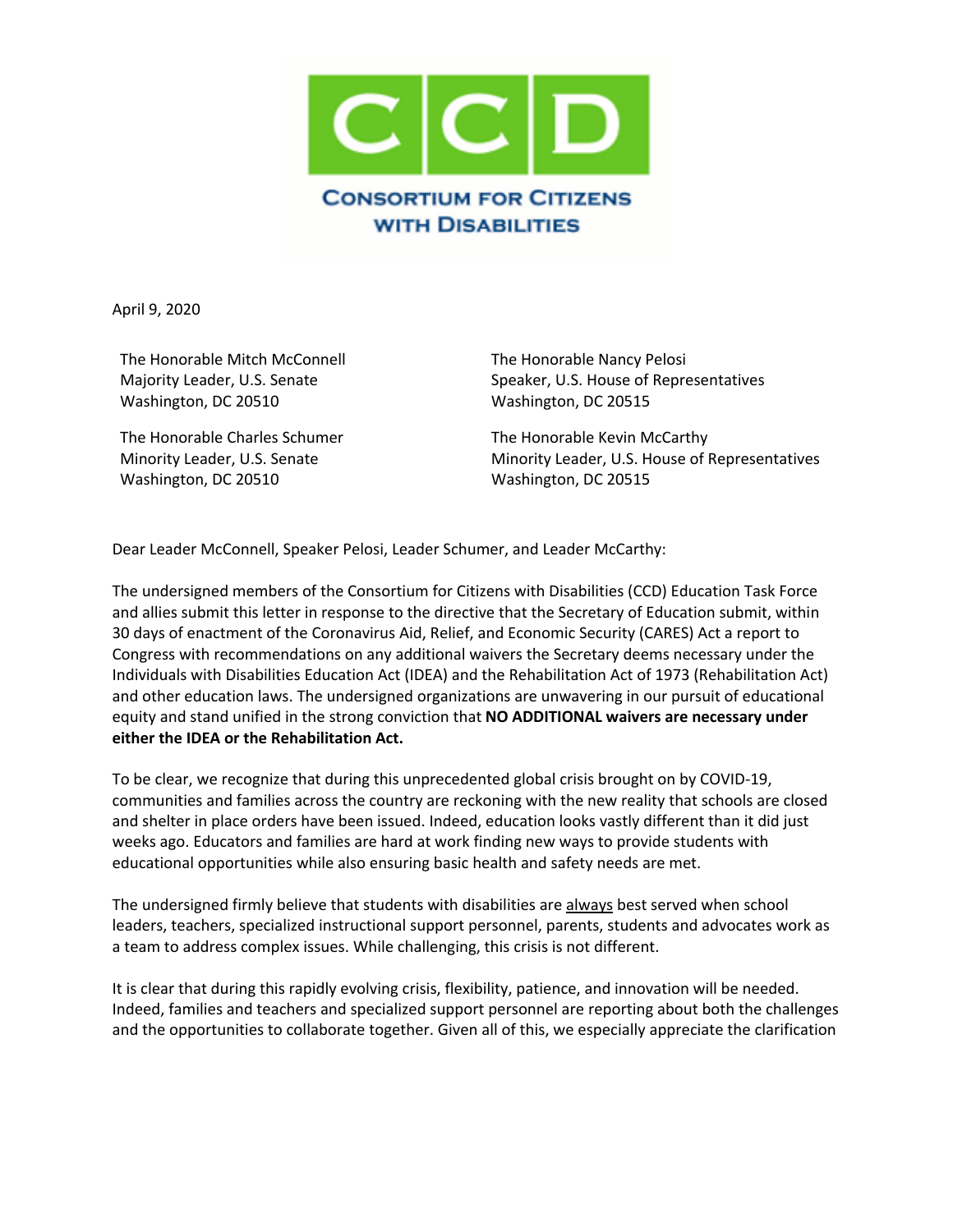provided to schools by the Secretary that "provision should be made to maintain education services" $1$ [for students eligible under the IDEA or the Rehabilitation Act] and the emphasis further reflected that "federal disability law allows for flexibility in determining how to meet the individual needs of students with disabilities."<sup>2</sup> Given that IDEA offers flexibility by design and states, districts, communities, and families are working together to find solutions to the problems they face in the next several months, we firmly believe that this is not the time to roll back civil rights protections for students with disabilities. **Federal education laws must be protected. There is NO need for Congress to provide waiver authority to the U.S. Secretary of Education under the IDEA or Rehabilitation Act.**

The U.S. Department of Education must enforce and Congress must uphold the following principles:

# **1. LEAs must continue to provide Free Appropriate Public Education (FAPE) to students with disabilities.**

The obligation to provide a free, appropriate, public education to students with disabilities remains, even in the face of a public health emergency. This means that special education and related services must continue. It also means that schools must consider how the needs of students with disabilities - including the accommodations, specialized instruction, and related services they need -- will change as they learn from a distance, in their home, and in an online setting.

Existing federal disability laws allows for flexibility in determining how to meet the individual needs of students with disabilities. The determination of how FAPE is to be provided may need to be different in this time of unprecedented national emergency, and schools may not be able to provide the same services in the same manner they did in the past. FAPE may be provided consistent with the need to protect the health and safety of students with disabilities and those individuals providing special education and related services to students. In some cases, this may mean that schools provide 1:1 instruction and services virtually or telephonically. In others it may mean that schools send materials and activities home for students with instructions and supports for families in their language. In all cases, schools must be evaluating which compensatory services may be needed and plan to provide those services as soon as possible.

## **2. Teams responsible for student Individualized Education Programs (IEPs) must involve parents in all decisions.**

IDEA includes robust provisions calling for parent participation in special education, including within the IEP process. Specifically, IDEA calls for public agencies to "take steps to ensure that one or both of the parents of a child with a disability are present at each IEP Team meeting or are afforded the opportunity

 $1$  Office for Civil Rights (March 16, 2020) "Fact Sheet: Addressing the Risk of COVID-19 in Schools While Protecting the Civil Rights of Students.' U.S. Department of Education: Washington, DC. Available at: https://www2.ed.gov/about/offices/list/ocr/docs/ocr-coronavirus-fact-sheet.pdf

<sup>&</sup>lt;sup>2</sup> Office for Civil Rights & Office of Special Education & Rehabilitative Services (March 21, 2020). "Supplemental Fact Sheet Addressing the Risk of COVID-19 in Preschool, Elementary and Secondary Schools While Serving Children with Disabilities." U.S. Department of Education: Washington, DC. Available at: https://www2.ed.gov/about/offices/list/ocr/frontpage/faq/rr/policyguidance/Supple%20Fact%20Sheet%203.21.2 0%20FINAL.pdf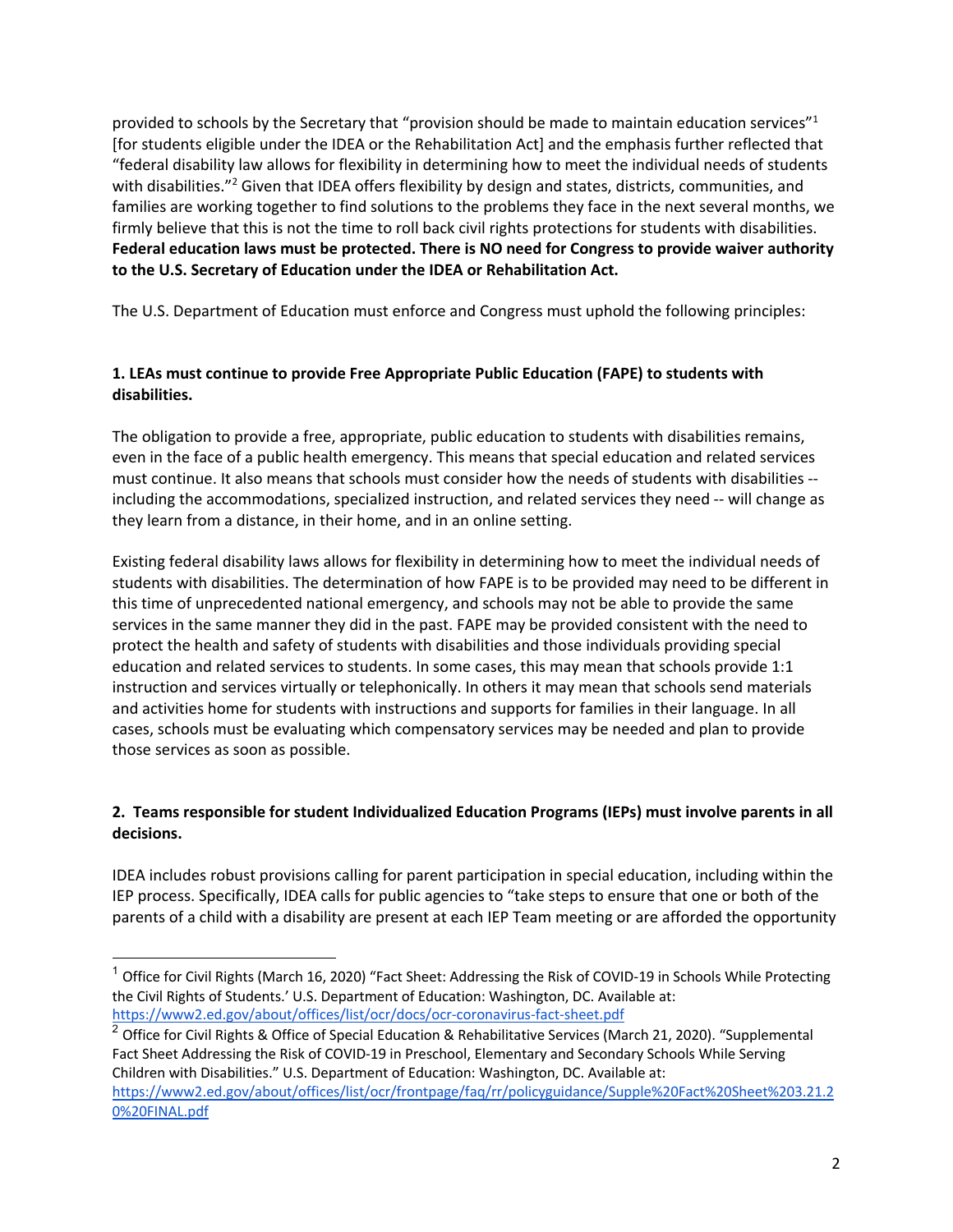to participate."3 IDEA anticipates that parent participation may not always be possible in-person and allows for parents and public agencies to "agree to use alternative means of meeting participation, such as video conferences and conference calls."4

There may be a situation where a school team feels the need to make amendments to a student's IEP given the emergency situation they are in and because students are learning from a distance. In such a situation, IEP provisions within IDEA already allow for amendments to an IEP without an IEP meeting as long as the parent and district agree to those amendments and a written document is created and attached to the IEP.<sup>5</sup>

It is clear that IDEA has numerous provisions that provide the needed flexibility for parents and schools to work together -- even remotely -- during this time. No additional waivers or flexibility are needed. IDEA's key tenet of parent participation must remain and no changes may be made to an IEP without parent notice *and* consent. As time has passed, more teacher-parent communications are occurring via email and other remote means. Now, more than ever, parents must be a part of any decisions regarding their child.

## **3. Parents' due process rights must remain intact.**

Given the inherent flexibility within IDEA and the focus on parent-school partnerships, there is no reason to weaken or revoke parents' due process protections. Instead, schools and IEP teams should spend time planning for and engaging in meaningful communication with parents and proactively addressing issues related to service provision and accessibility. Frequent and clear communication, collaboration, and partnership between schools and families will be necessary during this time.

Where due process complaints proceed, much can be done in preparing for a due process hearing or investigating a state complaint without an in-person meeting. We also are aware of hearings that are occurring virtually.

## **4. Use of Federal education funds must adhere to the IDEA, the Rehabilitation Act, the Americans with Disabilities Act and other civil rights laws.**

Federal dollars should not be used for any voucher, voucher-like, or scholarship programs unless participating schools are required to adhere to all federal education and civil rights laws. All students should be able to attend a high-quality public school that meets their needs while maintaining all of their rights under the IDEA and other civil rights statutes.

Finally, there is no doubt that some districts and states are better equipped to pivot quickly and support students virtually and in order to achieve this in more communities, schools must be better supported to build the capacity to serve students with disabilities and their families under these new circumstances. Therefore, instead of waivers, we urge Congress to protect the civil rights of students

 $3$  34 CFR. § 300.322(a)

<sup>4</sup> 34 CFR. § 300.328

 $5$  34 CFR. § 300.324(a)(4)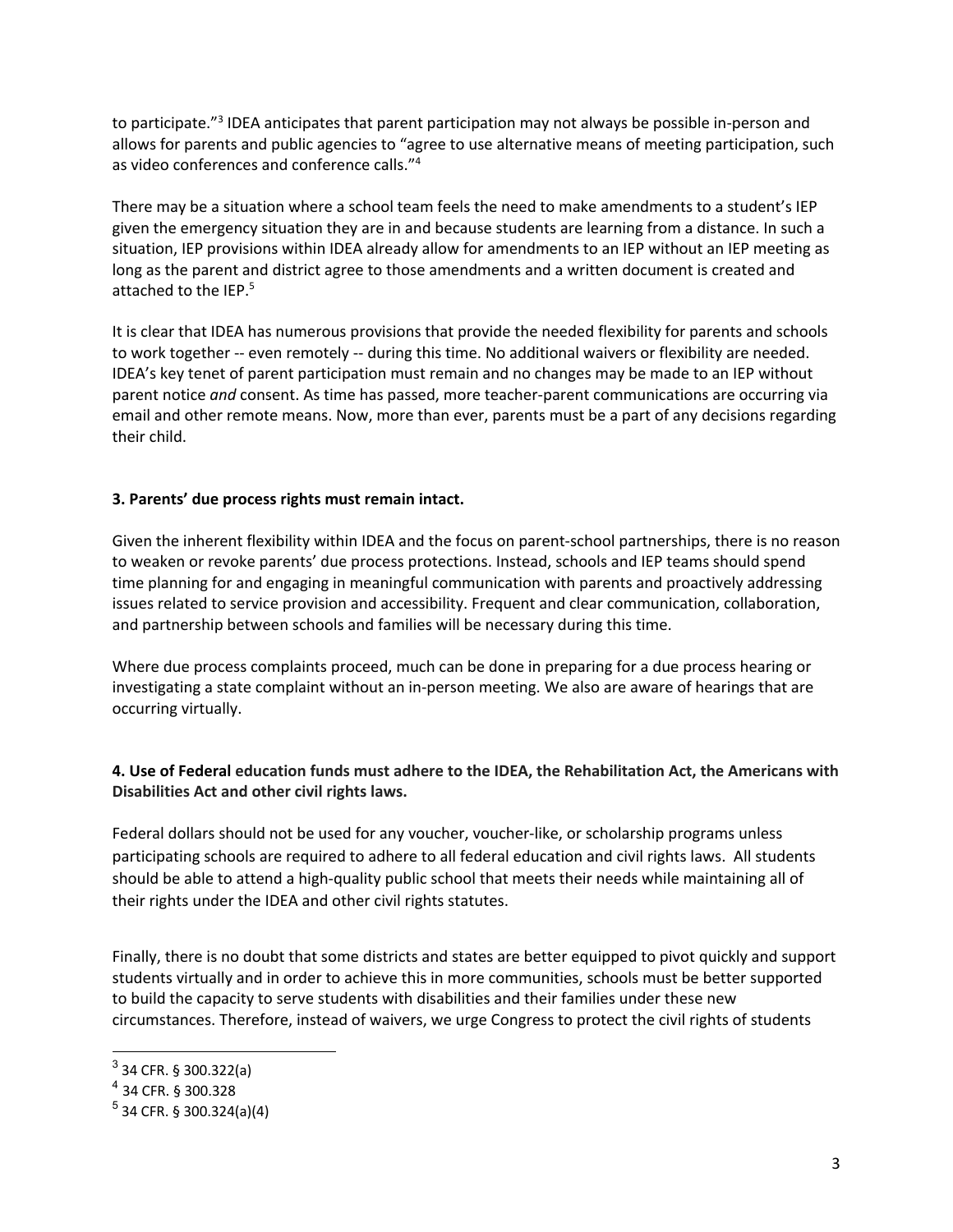and provide robust funding to states and school districts so they can make every reasonable effort to educate students with disabilities during this national emergency.

We urge you to support our request to keep the laws intact and protect the civil rights of students with disabilities. We must work together to ensure schools and families collaborate in support of every student with a disability.

Sincerely,

#### **National Organizations**

Academy of Pediatric Physical Therapy The Advocacy Institute Alliance for Excellent Education Alliance for Strong Families and Communities American Association of Colleges for Teacher Education American Council of the Blind American Council on Rural Special Education (ACRES) American Foundation for the Blind American Music Therapy Association American Muslim Health Professionals American Occupational Therapy Association American Physical Therapy Association American Psychological Association American Therapeutic Recreation Association The Arc of the United States Association for Education and Rehabilitation of the Blind and Visually Impaired Association of People Supporting Employment First Association of Programs for Rural Independent Living Association of University Centers on Disabilities Autism Society of America Autism Speaks Autistic Reality Autistic Self Advocacy Network Autistic Women & Nonbinary Network Bazelon Center for Mental Health Law CAST, Inc. Center for American Progress Center for Disability Rights Center for Public Representation Child Welfare League of America Children and Adults with Attention-Deficit/Hyperactivity Disorder Children's Advocacy Institute Clearinghouse on Women's Issues Coalition on Human Needs Collaboration to Promote Self-Determination CommunicationFIRST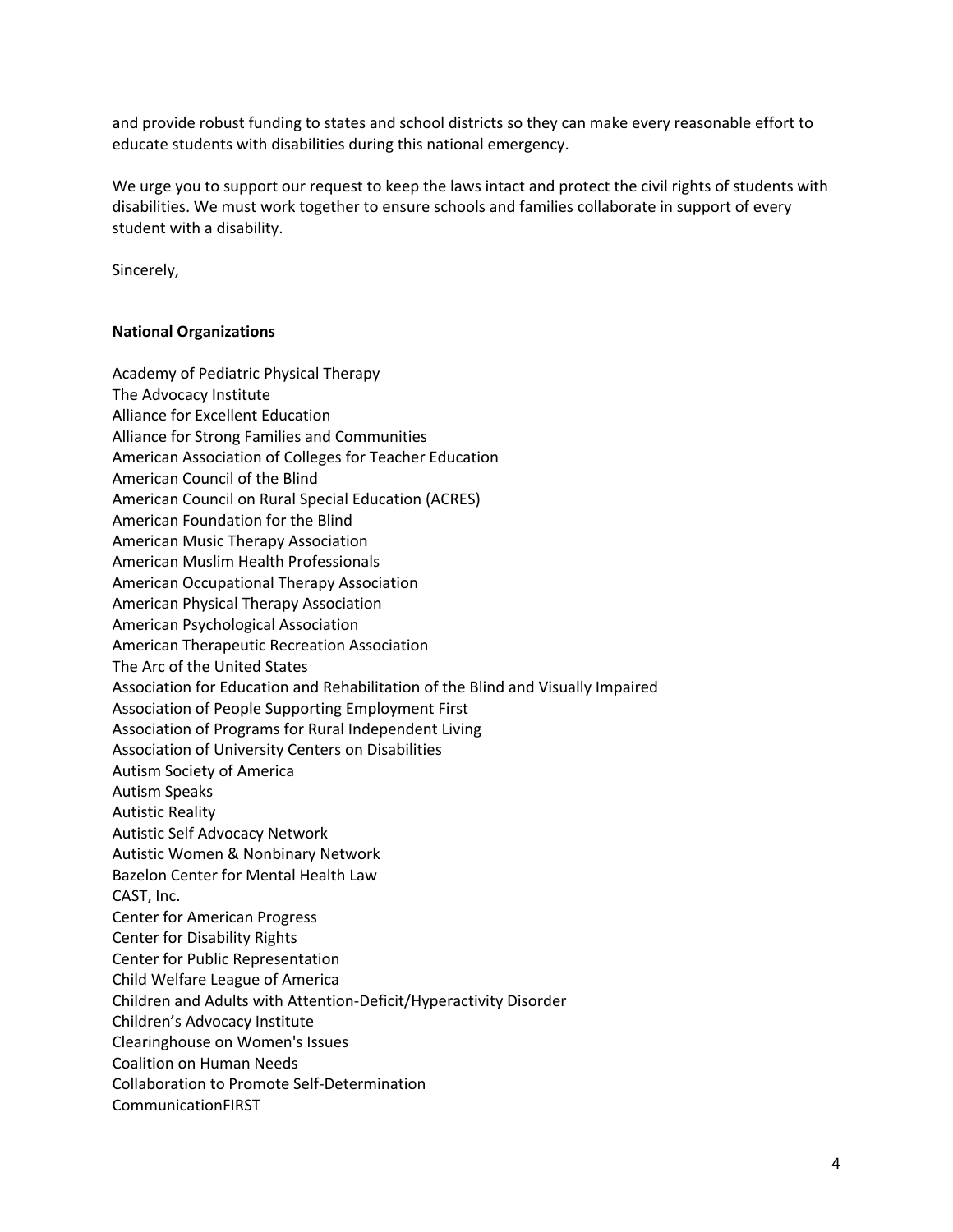Community Options, Inc. Council for Learning Disabilities Council of Parent Attorneys and Advocates Deaf Queer Resource Center Disability Rights Education & Defense Fund Division for Learning Disabilities of the Council for Exceptional Children Division on Autism and Developmental Disabilities of the Council for Exceptional Children Easterseals Education Law Center Education Reform Now The Education Trust Epilepsy Foundation Equal Rights Advocates Family Equality Feminist Majority Foundation First Focus on Children Girls Inc. Higher Education Consortium for Special Education Hispanic Federation Institute for Educational Leadership International Dyslexia Association Japanese American Citizens League The Jewish Federations of North America Kairos Center for Religions, Rights, and Social Justice The Leadership Conference on Civil and Human Rights Learning Disabilities Association of America MomsRising Muslim Caucus Education Collective NAACP National Advocacy Center of the Sisters of the Good Shepherd National Association of Councils on Developmental Disabilities National Association of State Head Injury Administrators National Center for Learning Disabilities National Center for Lesbian Rights National Center for Parent Leadership, Advocacy, and Community Empowerment (National PLACE) National Center for Special Education in Charter Schools National Center for Transgender Equality National Center for Youth Law National Coalition of Parent Centers National Consortium for Physical Education for Individuals with Disabilities (NCPEID) National Council of State Agencies for the Blind National Council on Independent Living National Disability Institute National Disability Rights Network National Down Syndrome Congress National Indian Education Association National Partnership for Women & Families National PTA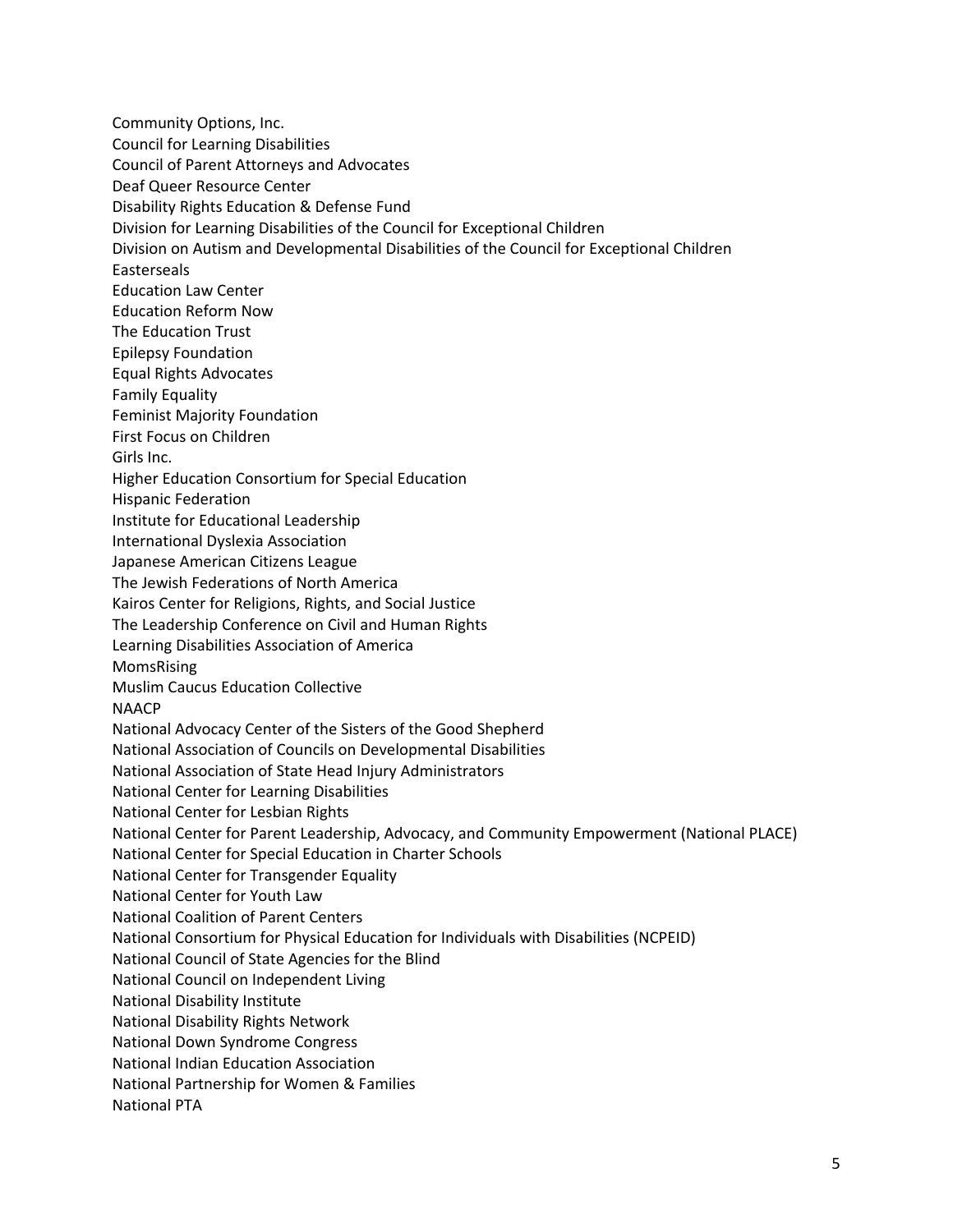National Urban League National Women's Law Center Network of Jewish Human Service Agencies New America, Education Policy Program NMD United, Inc. Not Dead Yet Not Without Us PACER Center Partnership for Inclusive Disaster Strategies Perkins School for the Blind PFLAG National Public Advocacy for Kids (PAK) Registry of Interpreters for the Deaf RespectAbility School Social Work Association of America SchoolHouse Connection Southeast Asia Resource Action Center SPLC Action Fund Stand for Children Tangata Group Tash Teacher Education Division of the Council for Exceptional Children The Association for Successful Parenting (TASP) The Coelho Center for Disability Law, Policy and Innovation

#### **State/Local Organizations**

Ability360 Accessability Center For Independent Living, Inc. ACLU of Michigan ADAPT Montana AdvocacyDenver Advocates for Children of New York Agencies for Children's Therapy Services (ACTS) AHRC New York City Alabama Disabilities Advocacy Program Alice Neeley Special Education Research & Service (ANSERS) Institute Alliance Center for Independence American Civil Liberties Union of Pennsylvania American Civil Liberties Union of Washington Ann Arbor Individual Disability Education Advocacy Services (A2IDEAS) Association for Community Living in Boulder & Broomfield Counties Autism Society Central Ohio Autism Society Greater Baton Rouge Autism Society Greater Cincinnati Autism Society Greater Philadelphia Autism Society Louisiana State Chapter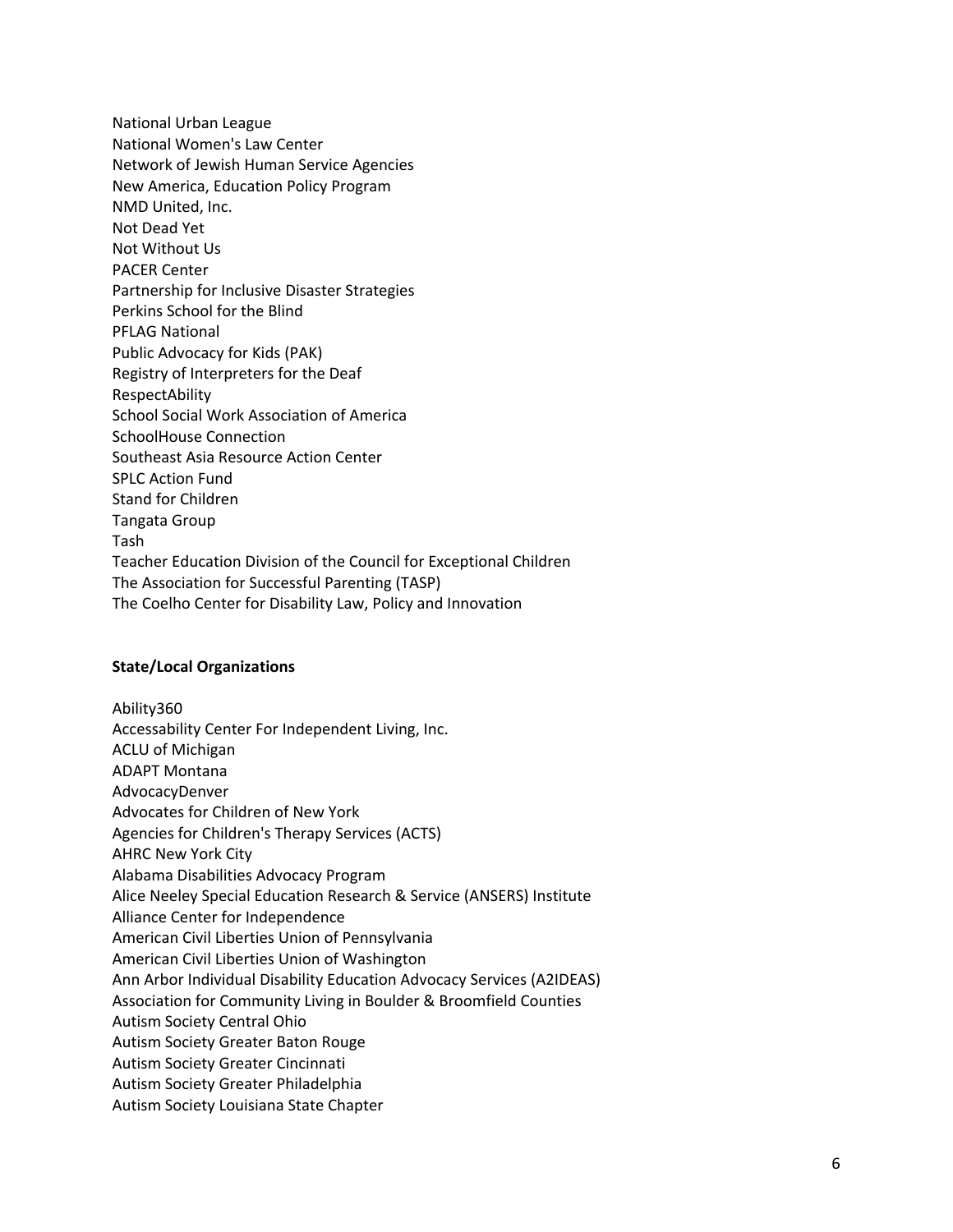Autism Society of Baltimore -Chesapeake Autism Society of California Autism Society of Florida Autism Society of Indiana Autism Society of Iowa Autism Society of Maine Autism Society of Minnesota Autism Society of North Carolina Autism Society of Ohio Autism Society of Oregon Autism Society of Southeastern Wisconsin Autism Society of Southern Arizona Autism Society of Southern Illinois Autism Society of Texas Autism Society of the Bluegrass Autism Society, Tidewater Virginia Bronx Independent Living Services California Association for Parent -Child Advocacy (CAPCA) California Foundation for Independent Living Centers CC=A (Citizens Coalition for Equal Access} Center For Disability Rights -CT Central Iowa Center for Independent Living Child Advocacy LLC Children in Placement - CT, Inc. Children's Home Society of Washington Climb Higher Colorado Colorado Children's Campaign Colorado Council for Learning Disabilities Colorado EPFP Community Inclusion & Development Alliance Connecticut Cross Disability Lifespan Alliance Connecticut Legal Rights Project, Inc. Cornerstones of Care **CRIL** CT State Independent Living Council DC Autism Society Democratic Disability Caucus of Florida DFER -DC Disabilities Resource Center of Siouxland Disability Community Resource Center Disability Law Center Disability Law Center of Alaska Disability Law Colorado Disability Resource Center Disability Rights Arkansas Disability Rights California Disability Rights Center - NH Disability Rights Center of Kansas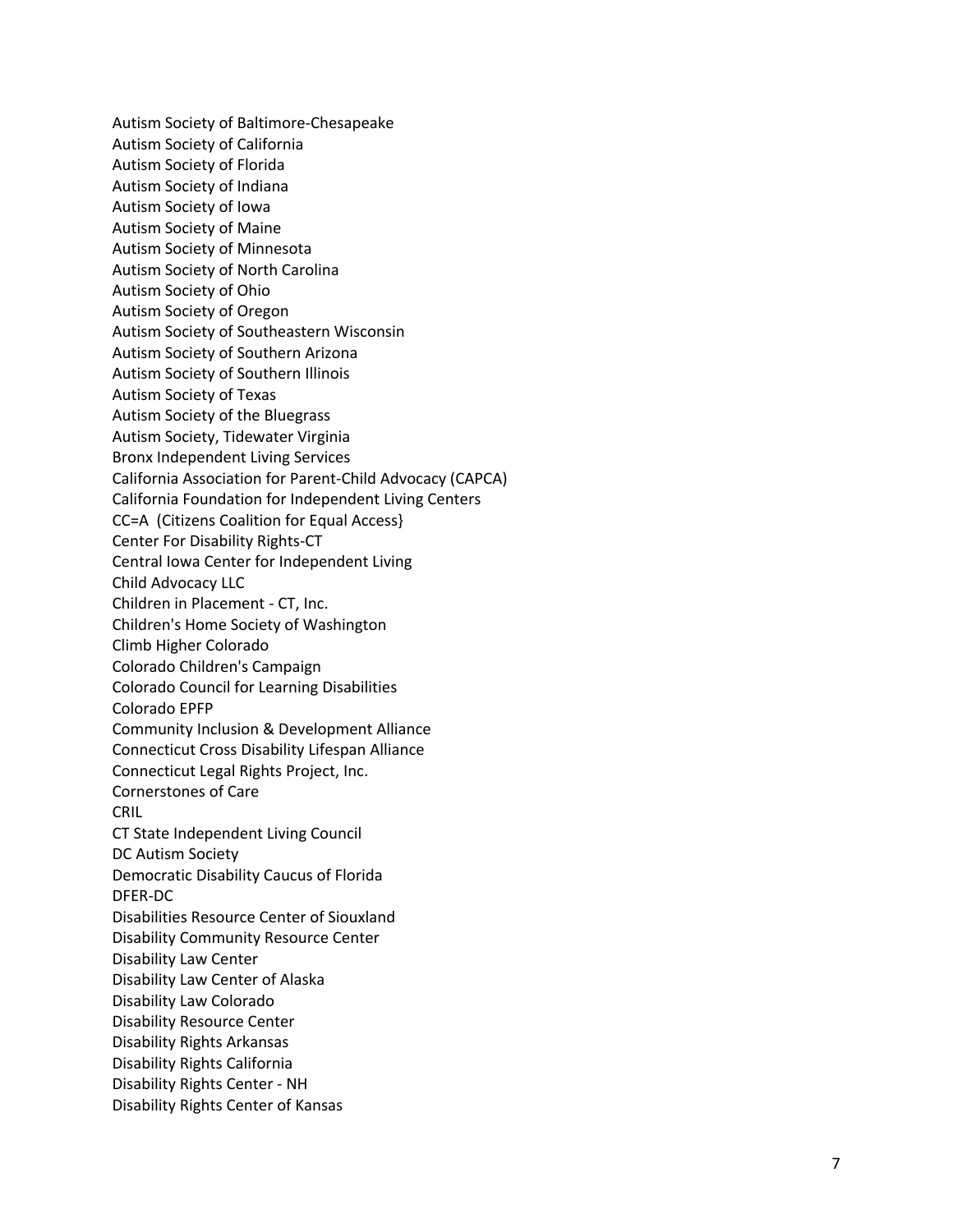Disability Rights Connecticut Disability Rights Iowa Disability Rights Maine Disability Rights Maryland Disability Rights Nebraska Disability Rights North Carolina Disability Rights Oregon Disability Rights Pennsylvania Disability Rights TN Disability Rights Vermont Disability Rights Washington Disability Rights Wisconsin Education Law Center - PA Education Reform Now Colorado Education Reform Now CT Education Reform Now LA Education Reform Now, Massachusetts embrella, Embracing & Empowering Families Endependence Center, Inc. Equality California Equality North Carolina Equip for Equality Family Connection of South Carolina Family Service of Rhode Island Hawaii Disability Rights Center Howard County Autism Society Idaho State Independent Living Council Illinois Iowa Center for Independent Living Inclusion for ALL Independence Northwe st, Inc. Independence Unlimited IndependenceFirst Independent Living Resource Center of the Tri -Counties Independent Living Resource Center San Francisco Indiana Council for Children with Behavioral Disorders Indiana Statewide Independent Living Council Iowa Statewide Independent Living Council Ivy's Mom Inc Keep the Promise Coalition Kentucky Protection and Advocacy KMAdvocacy Law Offices of Dana A. Jonson, LLC League of Education Voters Learning Rights Law Center Legal Counsel for Youth and Children LifeSpan, Inc. Lincoln Louisiana Center for Children's Rights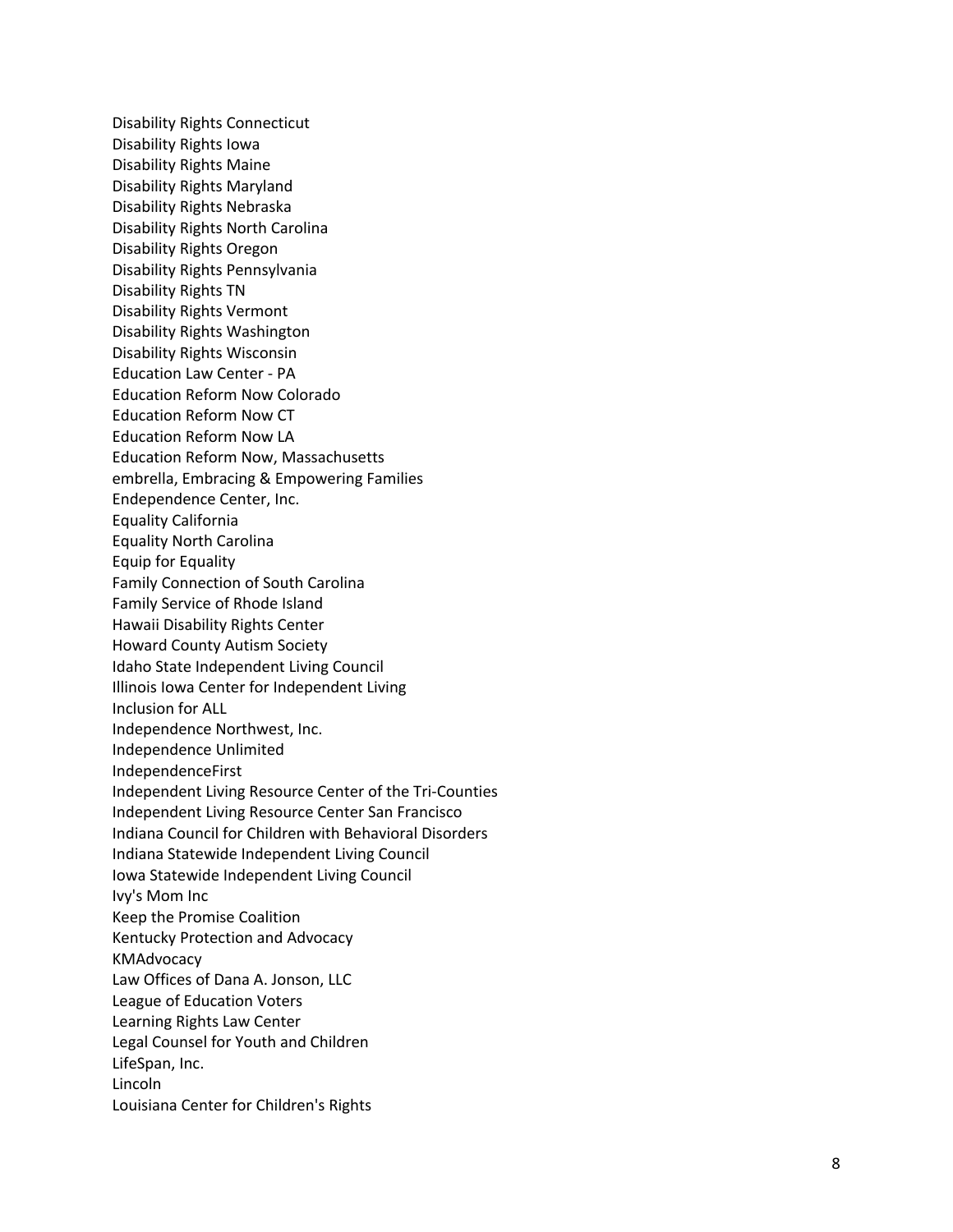Maine Developmental Disabilities Council Maine Parent Federation Marcie Lipsitt LLC Maryland Council for Learning Disabilities MD Coalition of Families Michigan Alliance for Special Education Michigan Protection & Advocacy Service, Inc. Minnesota Disability Law Center/Mid Minnesota Legal Aid Montana Independent Living Project Mount Pleasant Academy Movement Potential Inc Native American Disability Law Center ND Protection & Advocacy Project Neurobehavioral Consultants, LLC Nevada Disability Advocacy & Law Center New Haven Legal Assistance Association New Mexico Autism Society Oklahoma Disability Law Center, Inc Open Doors for Multicultural Families Options for Independent Living, Inc. Oregon Council on Developmental Disabilities Paraquad Parents Reaching Out, New Mexico Parity Coaching & Development, LLC PEATC Philadelphia Family Pride Placer Independent Resource Services Protection and Advocacy for People with Disabilities Public Justice Center RAMP Center for Independent Living Resource Center for Accessible Living Resources for Independence Central Valley San Antonio Independent Living Services SC Autism Society SC Equality Service Center for Independent Lif e Silicon Valley Independent Living Center Silver State Equality -Nevada SKIL Resource Center Southern Illinois Center for Independent Living SPAN Parent Advocacy Network (SPAN) Speaking Up For Us Special Needs Advocacy Network Inc. (SPAN, Inc.) Stand for Children Colorado Student Advocacy Center of Michigan Support for Families Syracuse University School of Education System for Education Empowerment and Success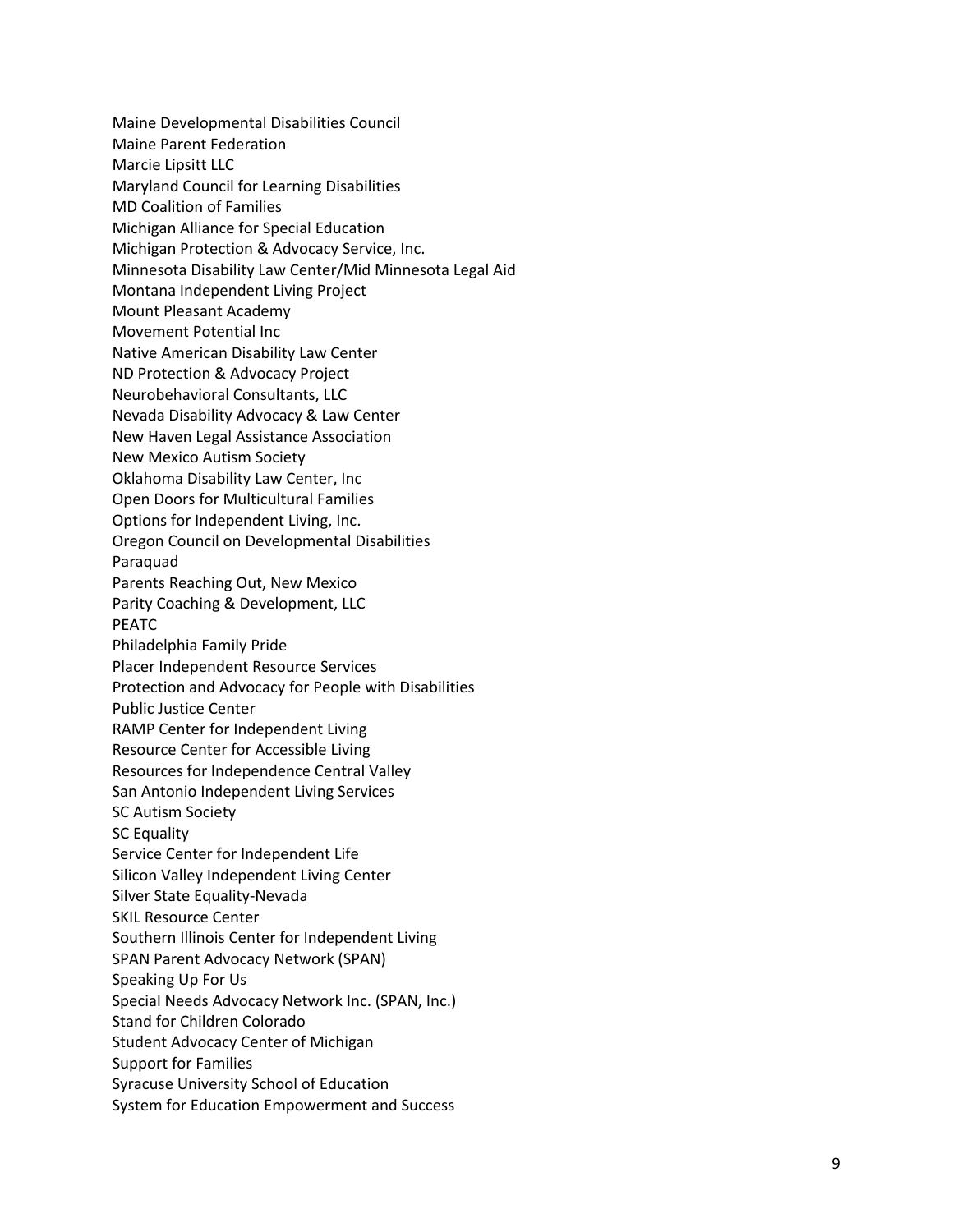Texas Council for Learning Disabilities Texas Democrats with Disabilities The Ability Center of Greater Toledo The Arc - Jefferson, Clear Creek & Gilpin Counties The Arc Mesa County, Inc The Arc Minnesota The Arc of Adams County The Arc of Arizona The Arc of Aurora The Arc of Greater Pittsburgh The Arc of King County The Arc of Larimer County The Arc of Shelby County Inc The Arc of Southwest Colorado The Arc of Spokane The Arc of Union/Cabarrus The Arc of Weld County The Arc Tennessee The Autism Society of Boulder County The Autism Society of Minnesota The Autism Society of Washington The Dayle McIntosh Center The IMAGE Center for People with Disabilities The Parents' Place of MD Transform Education Now Tri-County Independent Living University Center for Excellence on Developmental Disabilities, University of Oregon Virginia Association of Centers for Independent Living VT Statewide Independent Living Council Washington State Developmental Disabilities Council Washtenaw Association for Community advocacy Western CT Association for Human Rights-WeCAHR Western Michigan University, Special Education & Literacy Studies Wisconsin Coalition of Independent Living Centers, Inc.

cc: The Honorable Bobby Scott The Honorable Virginia Foxx The Honorable Lamar Alexander The Honorable Patty Murray

Education Task Force Co-Chairs: